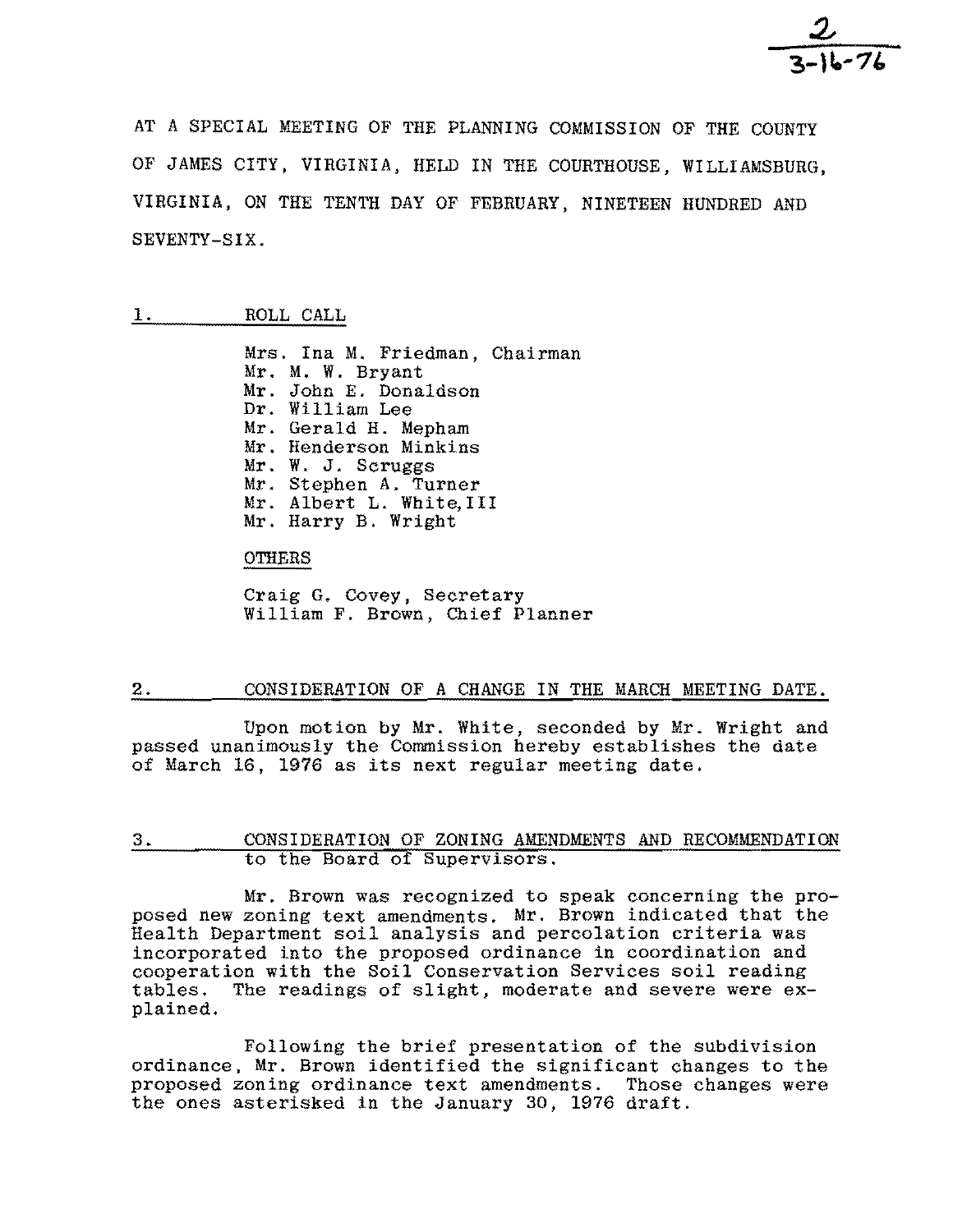Upon motion by Mr. Scruggs, seconded by Mr. White and passed by majority roll call vote as indicated below, Case No. Z-lS-75 is hereby recommended to the Board of Supervisors for their approval.

| MEMBER               | <b>VOTE</b>          |
|----------------------|----------------------|
| Ina M. Friedman      | Yea                  |
| M. W. Bryant         | Nay                  |
| John E. Donaldson    | Not present for vote |
| William Lee          | Nay                  |
| Gerald H. Mepham     | Yea                  |
| Henderson Minkins    | Yea                  |
| W. J. Scruggs        | Nay                  |
| Stephen A. Turner    | Yea                  |
| Albert L. White, III | Yea                  |
| Harry B. Wright      | Not present for vote |
|                      |                      |

Upon motion by Mr. Scruggs, seconded by Mr. White and passed unanimously as indicated by the roll call vote below the Commission hereby recommends to the Board of Supervisors, that an additional public hearing be held by the Board on Case No. Z-lS-75.

#### MEMBER

#### VOTE

Ina M. Friedman M. W. Bryant John E. Donaldson William Lee Gerald H. Mepham Henderson Minkins W. J. Scruggs Stephen A. Turner Albert L. White, III Harry B. Wright Yea Yea Not present for vote Yea Yea Yea Yea Yea Yea Not present for vote

4. CONSIDERATION OF A DATE FOR A PUBLIC HEARING FOR RE visions to Chapter 17, Subdivisions, of the Code of the County of James City.

Upon motion by Mr. Scruggs, seconded by Mr. White and passed unanimously the date of March 16, 1976 is hereby established as a public hearing date for consideration of the proposed new subdivision ordinance.